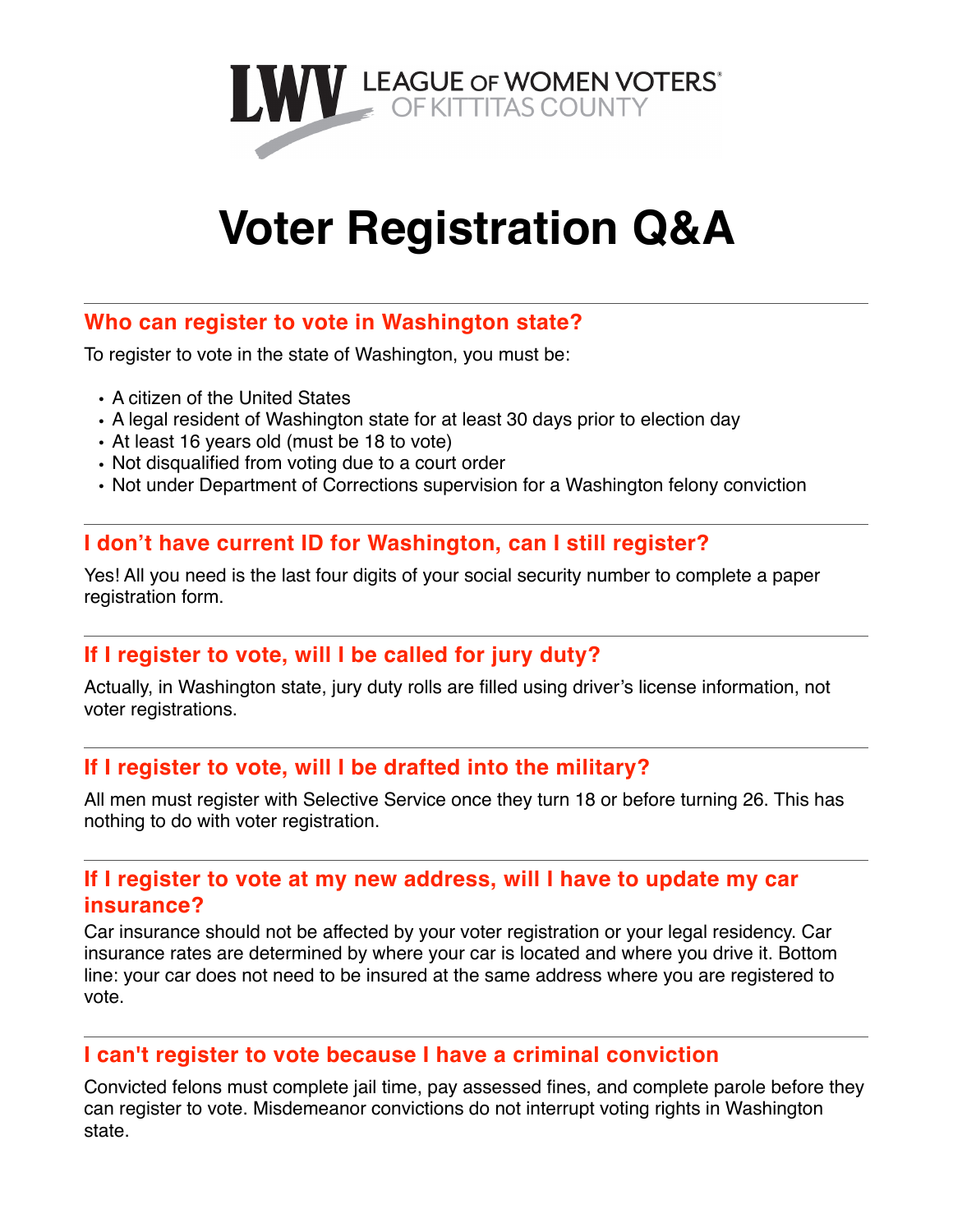#### **I can't register to vote because I don't have a permanent address**

Homeless persons can register and vote in all 50 states. You must provide an address where you can receive mail (PO Box, shelter or nearby church, for example) and a street address (shelter, church, school). The right to vote is not contingent on having a home or permanent address.

#### **I am too young to register to vote**

16 & 17 year olds may **pre**register to vote in Washington state, with the understanding that they have to be 18 on or before the election day to actually vote. They will automatically receive a ballot once they turn 18 - if they keep their voting address current at [VoteWA.gov](http://votewa.gov).

## **I am an out-of-state student, do I have to vote absentee from my home?**

The US Supreme Court has confirmed that full time students who are out-of-state residents may choose to vote in their college community, regardless of tuition status.

## **If I register to vote here, will it affect my student financial aid?**

Registering to vote here will not affect federal financial aid, state driver's license, or most scholarships (some private scholarships may have residency requirements).

## **Voting Q&A**

## **How does the Auditor verify signatures when a person registers online?**

The Auditor matches your driver's license signature to your ballot signature. If they do not match, the Auditor may send you a notice asking for an updated signature.

#### **Will my ballot be forwarded to a new address by the Post Office?**

This is unclear. In 2019, forwarding 3rd class ballots was adopted statewide by postmasters. However, recent changes in US mail directives from the newly appointed Postmaster General make this unlikely. Moreover, ballots are sent bulk rate mail, NOT first class and the directives make it clear that such mail is to be set aside and handled 'as time allows'. Best practice? update your voting address ASAP at [VoteWa.gov](http://votewa.gov) and when returning your completed ballot, use a ballot drop box.

#### **Where are the Drop Boxes for ballots to be returned on election day?**

There are numerous drop boxes around Kittitas County where persons can place their ballot on election day by 8 pm. One is at the Auditor's Office and in the County Building parking lot on Fifth Street in Ellensburg. There is also a drop box at CWU SURC east patio, and in Cle